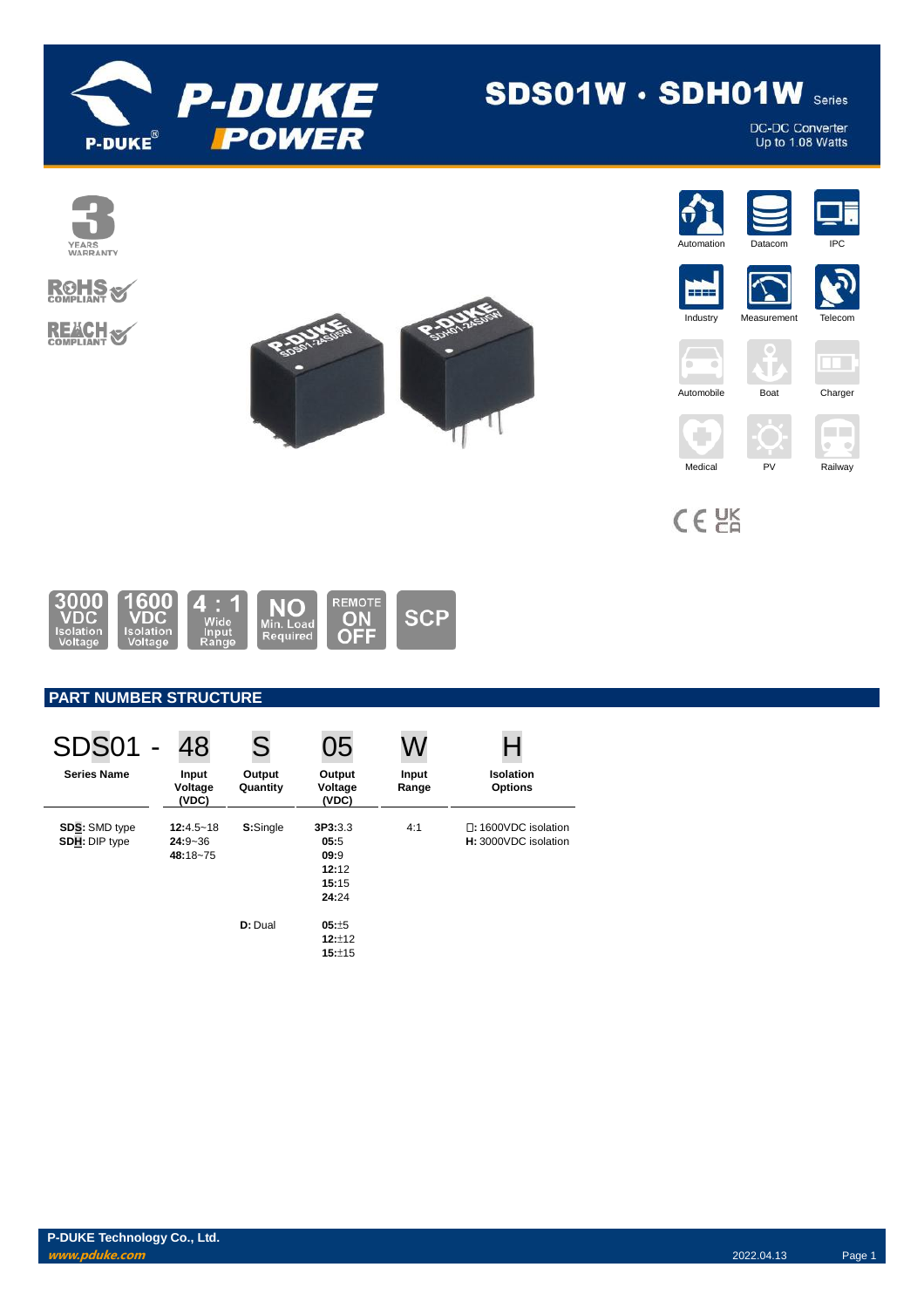

# **TECHNICAL SPECIFICATION** All specifications are typical at nominal input, full load and 25℃ unless otherwise noted

| Model<br><b>Number</b> | Input Range | <b>Output Voltage</b> | <b>Output Current</b><br>@Full Load | <b>Input Current</b><br>@ No Load | Efficiency | Maximum<br><b>Capacitor Load</b> |
|------------------------|-------------|-----------------------|-------------------------------------|-----------------------------------|------------|----------------------------------|
|                        | <b>VDC</b>  | <b>VDC</b>            | mA                                  | mA                                | $\%$       | μF                               |
| SDS(H)01-12S3P3W       | $4.5 - 18$  | 3.3                   | 300                                 | 15                                | 77         | 1680                             |
| SDS(H)01-12S05W        | $4.5 - 18$  | 5                     | 200                                 | 20                                | 79         | 820                              |
| SDS(H)01-12S09W        | $4.5 - 18$  | 9                     | 112                                 | 20                                | 79         | 630                              |
| SDS(H)01-12S12W        | $4.5 - 18$  | 12                    | 90                                  | 20                                | 81         | 470                              |
| SDS(H)01-12S15W        | $4.5 - 18$  | 15                    | 70                                  | 20                                | 81         | 330                              |
| SDS(H)01-12S24W        | $4.5 - 18$  | 24                    | 45                                  | 25                                | 80         | 160                              |
| SDS(H)01-12D05W        | $4.5 - 18$  | ±5                    | ±100                                | 25                                | 77         | ±470                             |
| SDS(H)01-12D12W        | $4.5 - 18$  | ±12                   | ±45                                 | 25                                | 80         | ±330                             |
| SDS(H)01-12D15W        | $4.5 - 18$  | ±15                   | ±35                                 | 25                                | 81         | ±220                             |
| SDS(H)01-24S3P3W       | $9 - 36$    | 3.3                   | 300                                 | 10                                | 76         | 1680                             |
| SDS(H)01-24S05W        | $9 - 36$    | 5                     | 200                                 | 10                                | 78         | 820                              |
| SDS(H)01-24S09W        | $9 - 36$    | 9                     | 112                                 | 10                                | 79         | 630                              |
| SDS(H)01-24S12W        | $9 - 36$    | 12                    | 90                                  | 10                                | 81         | 470                              |
| SDS(H)01-24S15W        | $9 - 36$    | 15                    | 70                                  | 10                                | 81         | 330                              |
| SDS(H)01-24S24W        | $9 - 36$    | 24                    | 45                                  | 10                                | 80         | 160                              |
| SDS(H)01-24D05W        | $9 - 36$    | ±5                    | ±100                                | 10                                | 77         | ±470                             |
| SDS(H)01-24D12W        | $9 - 36$    | ±12                   | ±45                                 | 10                                | 80         | ±330                             |
| SDS(H)01-24D15W        | $9 - 36$    | ±15                   | ±35                                 | 10                                | 81         | ±220                             |
| SDS(H)01-48S3P3W       | $18 - 75$   | 3.3                   | 300                                 | 5                                 | 75         | 1680                             |
| SDS(H)01-48S05W        | $18 - 75$   | 5                     | 200                                 | 5                                 | 78         | 820                              |
| SDS(H)01-48S09W        | $18 - 75$   | 9                     | 112                                 | 5                                 | 79         | 630                              |
| SDS(H)01-48S12W        | $18 - 75$   | 12                    | 90                                  | 5                                 | 81         | 470                              |
| SDS(H)01-48S15W        | $18 - 75$   | 15                    | 70                                  | 6                                 | 81         | 330                              |
| SDS(H)01-48S24W        | $18 - 75$   | 24                    | 45                                  | 6                                 | 80         | 160                              |
| SDS(H)01-48D05W        | $18 - 75$   | ±5                    | ±100                                | 6                                 | 77         | ±470                             |
| SDS(H)01-48D12W        | $18 - 75$   | ±12                   | ±45                                 | 6                                 | 80         | ±330                             |
| SDS(H)01-48D15W        | $18 - 75$   | ±15                   | ±35                                 | 6                                 | 81         | ±220                             |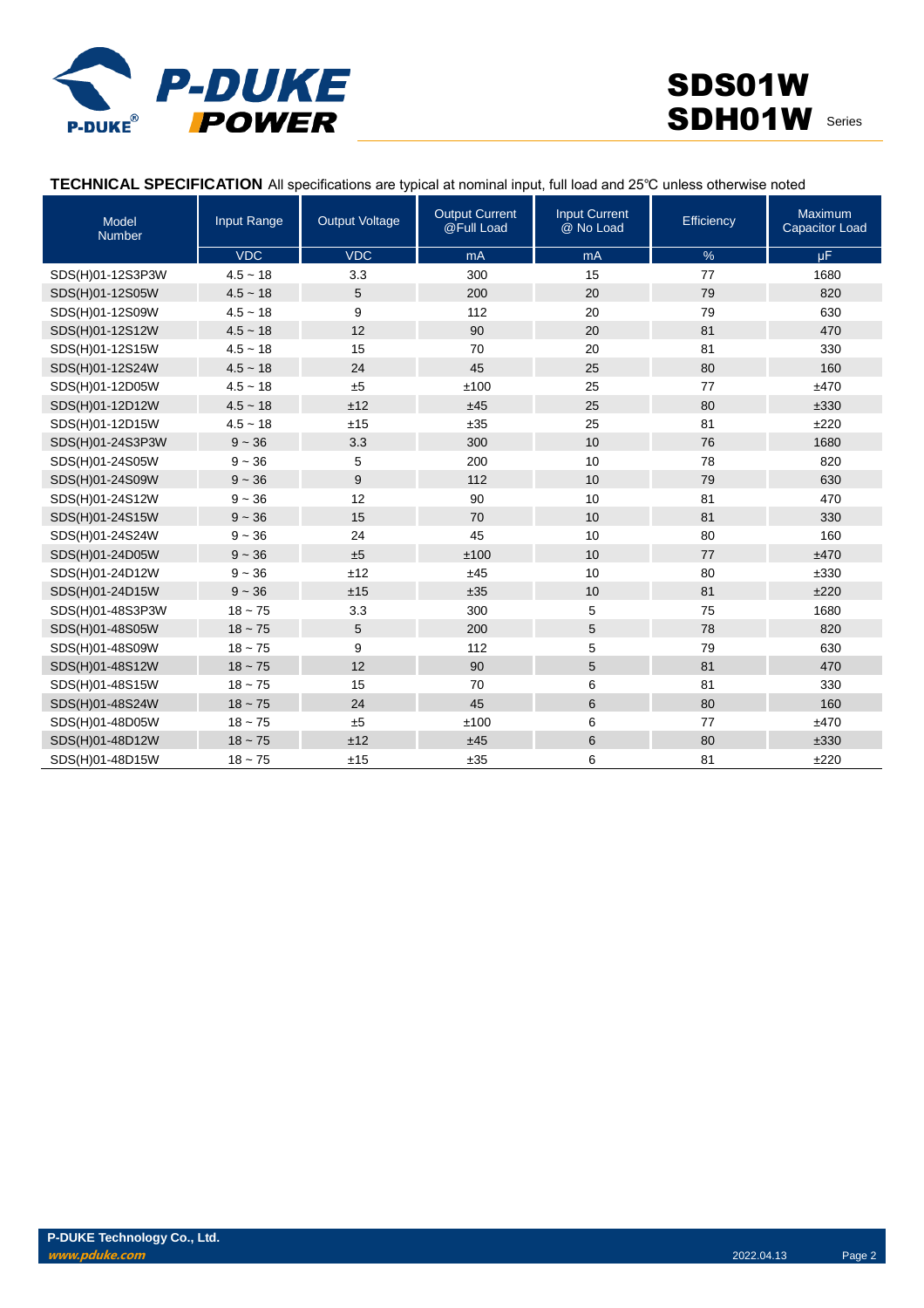

| <b>INPUT SPECIFICATIONS</b><br><b>Parameter</b> |                                                                                        | <b>Conditions</b>                                                                        | Min. | Typ.                   | Max.           | <b>Unit</b> |
|-------------------------------------------------|----------------------------------------------------------------------------------------|------------------------------------------------------------------------------------------|------|------------------------|----------------|-------------|
| Operating input voltage range                   |                                                                                        | 12Vin(nom)                                                                               | 4.5  | $12 \overline{ }$      | 18             |             |
|                                                 | 24Vin(nom)                                                                             |                                                                                          | 9    | 24                     | 36             | <b>VDC</b>  |
|                                                 | 48Vin(nom)                                                                             |                                                                                          |      | 48                     | 75             |             |
| Start up time                                   | Constant resistive load                                                                | Power up                                                                                 | 18   | 10                     | 20             |             |
|                                                 |                                                                                        | Remote ON/OFF                                                                            |      | 10                     | 20             | ms          |
| Input surge voltage                             | 1 second, max.                                                                         | 12Vin(nom)                                                                               |      |                        | 25             |             |
|                                                 |                                                                                        | 24Vin(nom)                                                                               |      |                        | 50             | <b>VDC</b>  |
|                                                 |                                                                                        | 48Vin(nom)                                                                               |      |                        | 100            |             |
| Input reflected ripple current                  | With external components                                                               | 12Vin(nom)                                                                               |      | 15                     |                |             |
|                                                 |                                                                                        | 24Vin(nom)                                                                               |      | 10                     |                | mAp-p       |
|                                                 |                                                                                        | 48Vin(nom)                                                                               |      | 5                      |                |             |
| Input filter                                    |                                                                                        |                                                                                          |      |                        | Capacitor type |             |
| Remote ON/OFF                                   |                                                                                        | DC-DC ON                                                                                 |      | Open or high impedance |                |             |
|                                                 | Ctrl pin applied current via 1kΩ                                                       | DC-DC OFF                                                                                | 2.0  | 3.0                    | 4.0            | mA          |
|                                                 |                                                                                        | Remote off input current                                                                 |      |                        | 2.5            | mA          |
|                                                 | Application circuit                                                                    |                                                                                          |      |                        |                |             |
|                                                 | DC-DC ON                                                                               | DC-DC OFF                                                                                |      |                        |                |             |
|                                                 | $+V$ in<br>$1k\Omega$<br>Ctrl<br>-ww<br>3mA<br>DC/DC<br>CURRENT(1)<br>SOURCE<br>$-Vin$ | $+V$ in<br>$1k\Omega$<br>Ctrl<br>-ww-<br>3mA<br>DC/DC<br>CURRENT (f)<br>SOURCE<br>$-Vin$ |      |                        |                |             |

| OUTPUT SPECIFICATIONS            |                                    |                   |         |                                 |         |             |
|----------------------------------|------------------------------------|-------------------|---------|---------------------------------|---------|-------------|
| <b>Parameter</b>                 |                                    | <b>Conditions</b> | Min.    | Typ.                            | Max.    | <b>Unit</b> |
| Voltage accuracy                 |                                    |                   | $-1.0$  |                                 | $+1.0$  | %           |
| Line regulation                  | Low Line to High Line at Full Load |                   | $-0.2$  |                                 | $+0.2$  | %           |
| Load regulation                  | No Load to Full Load               | Single            | $-1.0$  |                                 | $+1.0$  |             |
|                                  |                                    | Dual              | $-1.0$  |                                 | $+1.0$  | %           |
|                                  | 10% Load to 90% Load               | Single            | $-0.5$  |                                 | $+0.5$  |             |
|                                  |                                    | Dual              | $-0.8$  |                                 | $+0.8$  |             |
| Cross regulation                 | Asymmetrical load 25%/100% FL      | Dual              | $-5.0$  |                                 | $+5.0$  | %           |
| Ripple and noise                 | Measured by 20MHz bandwidth        |                   |         | 30                              |         | mVp-p       |
| Temperature coefficient          |                                    |                   | $-0.02$ |                                 | $+0.02$ | $%$ /°C     |
| Transient response recovery time | 25% load step change               |                   |         | 500                             |         | μs          |
| Short circuit protection         |                                    |                   |         | Continuous, automatics recovery |         |             |

| <b>GENERAL SPECIFICATIONS</b> |                          |                   |      |      |                              |                    |  |
|-------------------------------|--------------------------|-------------------|------|------|------------------------------|--------------------|--|
| <b>Parameter</b>              |                          | <b>Conditions</b> | Min. | Typ. | Max.                         | <b>Unit</b>        |  |
| Isolation voltage             | 1 minute                 | Standard          | 1600 |      |                              | <b>VDC</b>         |  |
|                               |                          | Suffix "H"        | 3000 |      |                              |                    |  |
| Isolation resistance          | 500VDC                   |                   |      |      |                              | $G\Omega$          |  |
| Isolation capacitance         |                          | Standard          |      |      | 50                           | pF                 |  |
|                               |                          | Suffix "H"        |      |      | 50                           |                    |  |
| Switching frequency           |                          |                   | 100  |      |                              | kHz                |  |
| Safety meets                  |                          |                   |      |      | IEC/EN/UL62368-1             |                    |  |
| Case material                 |                          |                   |      |      | Non-conductive black plastic |                    |  |
| Base material                 |                          |                   |      |      | Non-conductive black plastic |                    |  |
| Potting material              |                          |                   |      |      | Silicone (UL94 V-0)          |                    |  |
| Weight                        |                          |                   |      |      |                              | 2.7q(0.10oz)       |  |
| <b>MTBF</b>                   | MIL-HDBK-217F, Full load |                   |      |      |                              | 8.401 x $10^6$ hrs |  |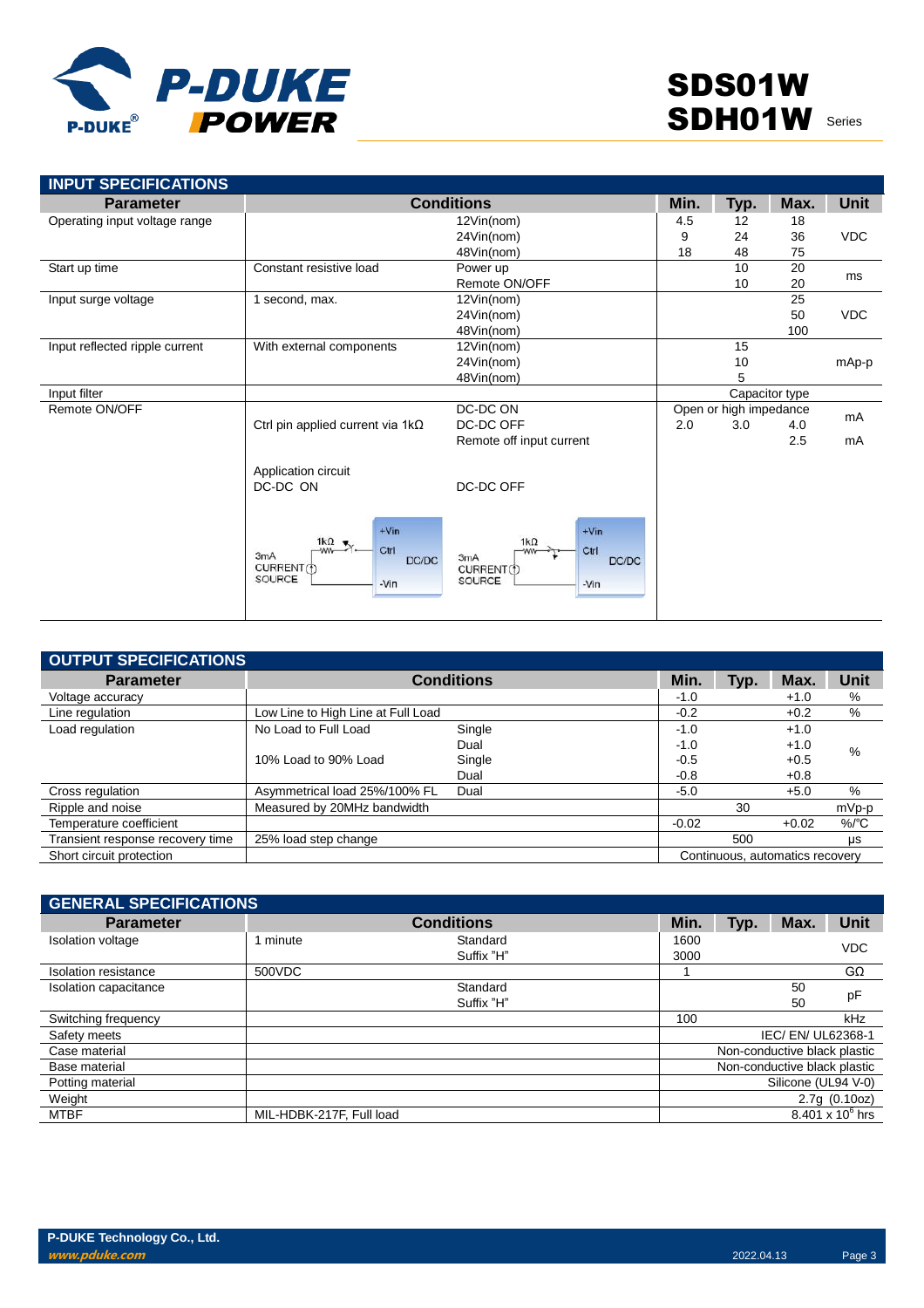

| <b>ENVIRONMENTAL SPECIFICATIONS</b> |                   |       |      |        |                |
|-------------------------------------|-------------------|-------|------|--------|----------------|
| <b>Parameter</b>                    | <b>Conditions</b> | Min.  | Typ. | Max.   | Unit           |
| Operating ambient temperature       | Without derating  | -40   |      | $+90$  | °C             |
|                                     | With derating     | $+90$ |      | $+105$ |                |
| Maximum case temperature            |                   |       |      | 105    | °C             |
| Storage temperature range           |                   | $-55$ |      | $+125$ | °C             |
| Thermal shock                       |                   |       |      |        | MIL-STD-810F   |
| Vibration                           |                   |       |      |        | MIL-STD-810F   |
| Relative humidity                   |                   |       |      |        | 5% to 95% RH   |
| Lead-free reflow solder process     | Only for SMD type |       |      |        | IPC J-STD-020E |
| Moisture sensitivity level(MSL)     | Only for SMD type |       |      |        | IPC J-STD-033C |
|                                     |                   |       |      |        | Level 2        |

| <b>EMC SPECIFICATIONS</b>      |             |                                            |                  |
|--------------------------------|-------------|--------------------------------------------|------------------|
| <b>Parameter</b>               |             | <b>Conditions</b>                          | Level            |
| EMI                            | EN55032     | With external components                   | Class A. Class B |
| <b>EMS</b>                     | EN55024     |                                            |                  |
| <b>ESD</b>                     | EN61000-4-2 | Air $\pm$ 8kV and Contact $\pm$ 6kV        | Perf. Criteria A |
| Radiated immunity              | EN61000-4-3 | 10 V/m                                     | Perf. Criteria A |
| <b>Fast transient</b>          | EN61000-4-4 | $±$ 2kV                                    | Perf. Criteria A |
|                                |             |                                            |                  |
|                                |             | With an external input filter capacitor    |                  |
|                                |             | (Nippon chemi-con KY series, 220 µF/100V.) |                  |
| Surge                          | EN61000-4-5 | $±$ 1kV                                    | Perf. Criteria A |
|                                |             |                                            |                  |
|                                |             | With an external input filter capacitor    |                  |
|                                |             | (Nippon chemi-con KY series, 220 µF/100V.) |                  |
| Conducted immunity             | EN61000-4-6 | 10 Vr.m.s                                  | Perf. Criteria A |
| Power frequency magnetic field | EN61000-4-8 | 100A/m continuous: 1000A/m 1 second        | Perf. Criteria A |

**CAUTION:** This power module is not internally fused. An input line fuse must always be used.

# **CHARACTERISTIC CURVE**







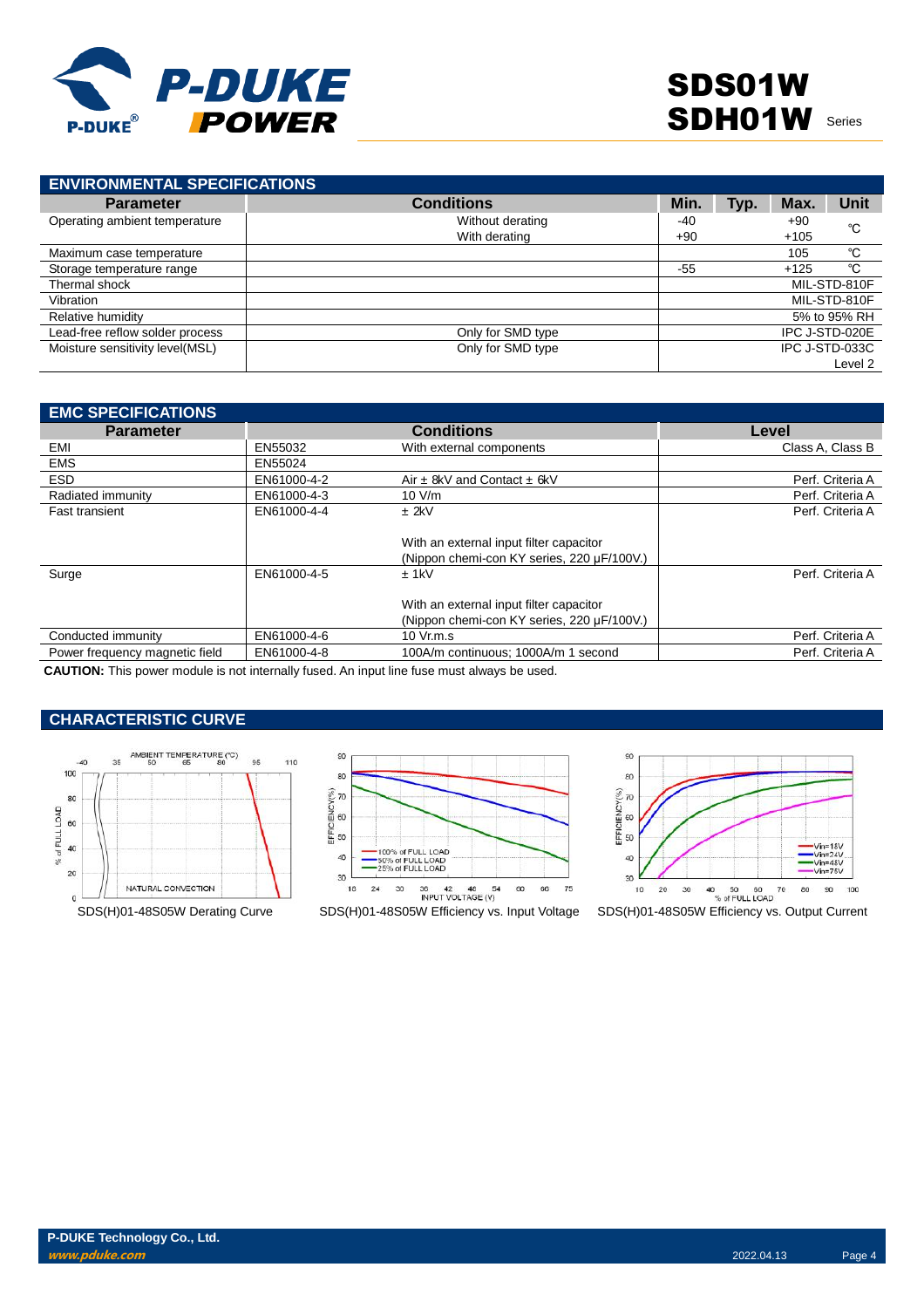

# **FUSE CONSIDERATION**

This power module is not internally fused. An input line fuse must always be used.

This encapsulated power module can be used in a wide variety of applications, ranging from simple stand-alone operation to an integrated part of sophisticated power architecture.

To maximum flexibility, internal fusing is not included; however, to achieve maximum safety and system protection, always use an input line fuse. The input line fuse suggest as below:

| <b>Modules</b>                              | <b>Fuse Rating</b><br>(A) | Fuse Type |
|---------------------------------------------|---------------------------|-----------|
| $SDS(H)01-12S$ $W \cdot SDS(H)01-12D$<br>1W | 0.5                       | Slow-Blow |
| $SDS(H)01-24S$ $W \cdot SDS(H)01-24D$<br>۱W | 0.315                     | Slow-Blow |
| $SDS(H)01-48S$ $W \cdot SDS(H)01-48D$<br>W  | 0.16                      | Slow-Blow |

The table based on the information provided in this data sheet on inrush energy and maximum DC input current at low Vin.

# **MECHANICAL DRAWING**

## **SDS01W**: SMD TYPE **PIN CONNECTION**



| PIN | <b>SINGLE</b> | <b>DUAL</b> |
|-----|---------------|-------------|
|     | $+V$ in       | $+V$ in     |
| 2   | -Vin          | -Vin        |
|     | Ctrl          | Ctrl        |
| 5   | NC.           | -Vout       |
| 6   | -Vout         | Common      |
|     | $+$ Vout      | $+$ Vout    |

1. All dimensions in inch [mm]

2. Tolerance :x.xx±0.02 [x.x±0.5]

x.xxx±0.010 [x.xx±0.25]

3. Pin dimension tolerance ±0.004[0.10]

#### **SDH01W**: DIP TYPE



BOTTOM VIEW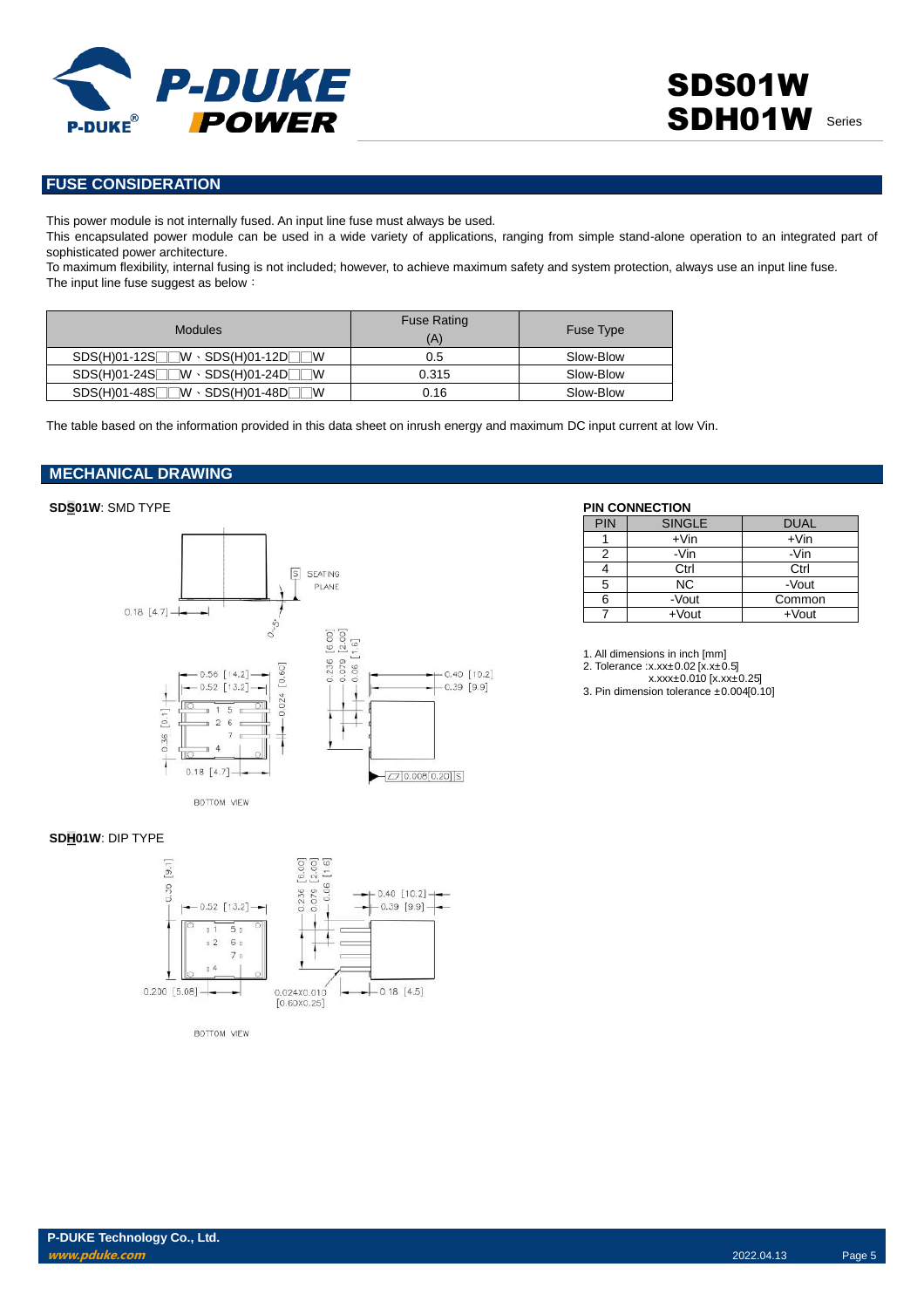

SDS01W SDH01W Series

# **RECOMMENDED PAD LAYOUT**

### **SMD TYPE**



#### **DIP TYPE**



All dimensions in inch[mm] Pad size(lead free recommended) Top view pad:0.224x0.055[5.70x1.40]

All dimensions in inch[mm] Pad size(lead free recommended) Through hole 1.2.4.5.6.7: ∅0.035[0.90] Top view pad 1.2.4.5.6.7: ∅0.044[1.13] Bottom view pad 1.2.4.5.6.7: Groove R0.035[0.90]L-0.071[1.80]

# **THERMAL CONSIDERATIONS**

The power module operates in a variety of thermal environments.

However, sufficient cooling should be provided to help ensure reliable operation of the unit.

Heat is removed by conduction, convection, and radiation to the surrounding environment.

Proper cooling can be verified by measuring the point as the figure below.

The temperature at this location should not exceed "Maximum case temperature".

When operating, adequate cooling must be provided to maintain the test point temperature at or below "Maximum case temperature". You can limit this temperature to a lower value for extremely high reliability.



TOP VIEW